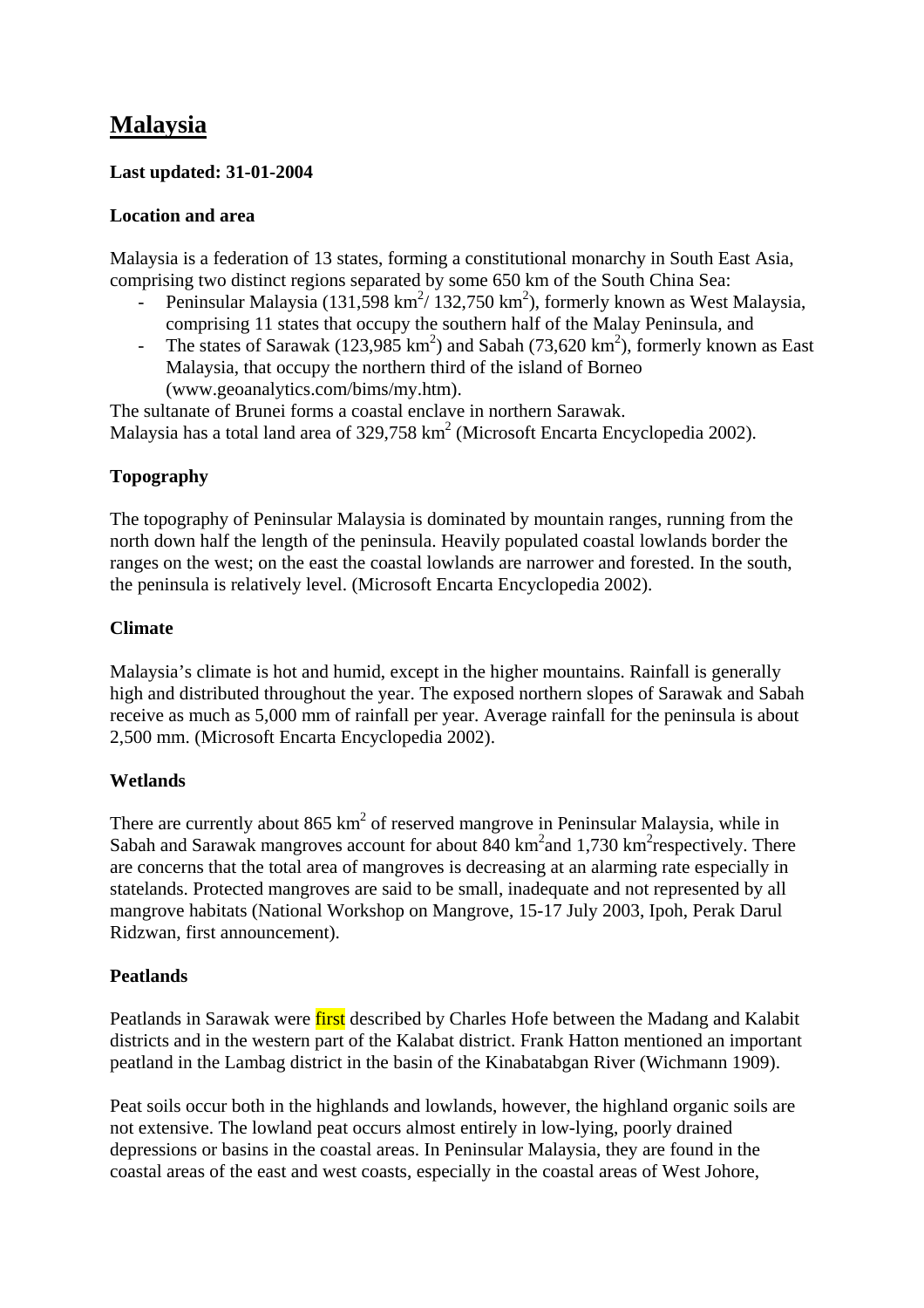Kuantan and Pekan districts, the Rompin-Endau area, northwest Selangor and the Trans-Perak areas in the Perak Tengah and Hilir Perak districts.

In Sarawak, peat occurs mainly between the lower stretches of the main river courses (basin peats) and in poorly drained interior valleys (valley peats). They are found in the

administrative divisions of Kuching, Samarahan, Sri Aman, Sibu, Sarikei, Bintulu, Miri and Limbang.

In Sabah, the organic soils are found on the coastal areas of the Klias peninsula, Krah swamp in Kota Belud, Sugut and Labuk estuaries and Kinabatangan floodplains (www.mardi.my).

Fig. 1: Distribution of "lowland peatlands" in Malaysia (www.mardi.my/ver2/info\_pack/tropical\_peat/peat\_in\_malaysia.htm). Daar niet meer. Misschien in extracted from the Proceedings of the International Symposium on Tropical Peatland, 6-10 May 1991, in Kuching, Sarawak

Coulter  $(1957)$  mentions a "peatland" area of 8,000 km<sup>2</sup> for Western Malaysia. Anderson (1964) estimates the "peat swamp" area of Sarawak to be  $14,660 \text{ km}^2$  (5,660 sq miles), whereas **Anderson 1973** estimates the "**peatland**" area of Sarawak and Brunei on 15,600 km<sup>2</sup>.

Chew & Joseph (1976) mention a total area of "peat soils" in Malaysia to be 23,610 km<sup>2</sup>, composed of  $8,090 \text{ km}^2$  in Peninsular Malaysia, 14,660 km<sup>2</sup> in Sarawak, and 860 km<sup>2</sup> in Sabah (they actually write  $23,510 \text{ km}^2$  as the sum value, but this is apparently a calculation mistake). Schneider (1980) also presents a "peatland" area of  $23,610 \text{ km}^2$  (he also quotes the incorrect 23,510 km<sup>2</sup>, but does present the individual values of 8,090 km<sup>2</sup> for Peninsular Malaysia, 14,660 km<sup>2</sup> for Sarawak - also mentioned in Schneider 1976 -, and 860 km<sup>2</sup> for Sabah correctly). Schneider & Schneider (1990) and Pfadenhauer et al. (1993) use the corrected figure.

Kivinen & Pakarinen (1980, 1981) quoting Coulter (1957) estimate the peatland area in West Malaysia on appr. 10,000 km<sup>2</sup> and arrive, also quoting Anderson (1973) at a total peatland area for Malaysia of 23,600 km<sup>2</sup>. Shrier (1985), quoting Kivinen & Pakarinen (1981), mentions  $23,600 \text{ km}^2$  of "mire area" and "peat deposits" in Malaya, Sarawak, and Brunei. Markov et al. (1988) use that figure both for the peatland area ( $>$  30 cm peat) and for the area of "peat resources" (peat thickness not mentioned) in Malaysia.

According to Bord na Mona (1985) "peat deposits" cover an area between 22,500 and 25,000  $\text{km}^2$ . Andriesse (1988) estimates the extent of organic soils in Malaysia to be 25,000 km<sup>2</sup>. Also Ambak & Che (1996) estimate the recent peatlands to cover approximately 25,000 km². For Peninsular Malaysia they give an area of 9,845 km² of peatlands after Abdul Jamil et al. (1993), whereas for Sarawak and Sabah they give an area of 15,000 km².

According to Yonebayashi et al. (1997) tropical swamp forests or tropical peatland (coastal lowlands, and small areas in the highlands) on Sarawak cover  $16,600 \text{ km}^2$  and  $8,000 \text{ km}^2$  in Peninsular Malaysia. Rieley et al. (1996a) estimate the extent of peat swamps in Malaysia at  $22,500-27,300 \text{ km}^2$ , whereas Rieley (1997) presents the same range for the Malaysian "undisturbed peatland" area.

Paramananthan & Lulie Meling (1999) estimate organic soils in Malaysia to occupy about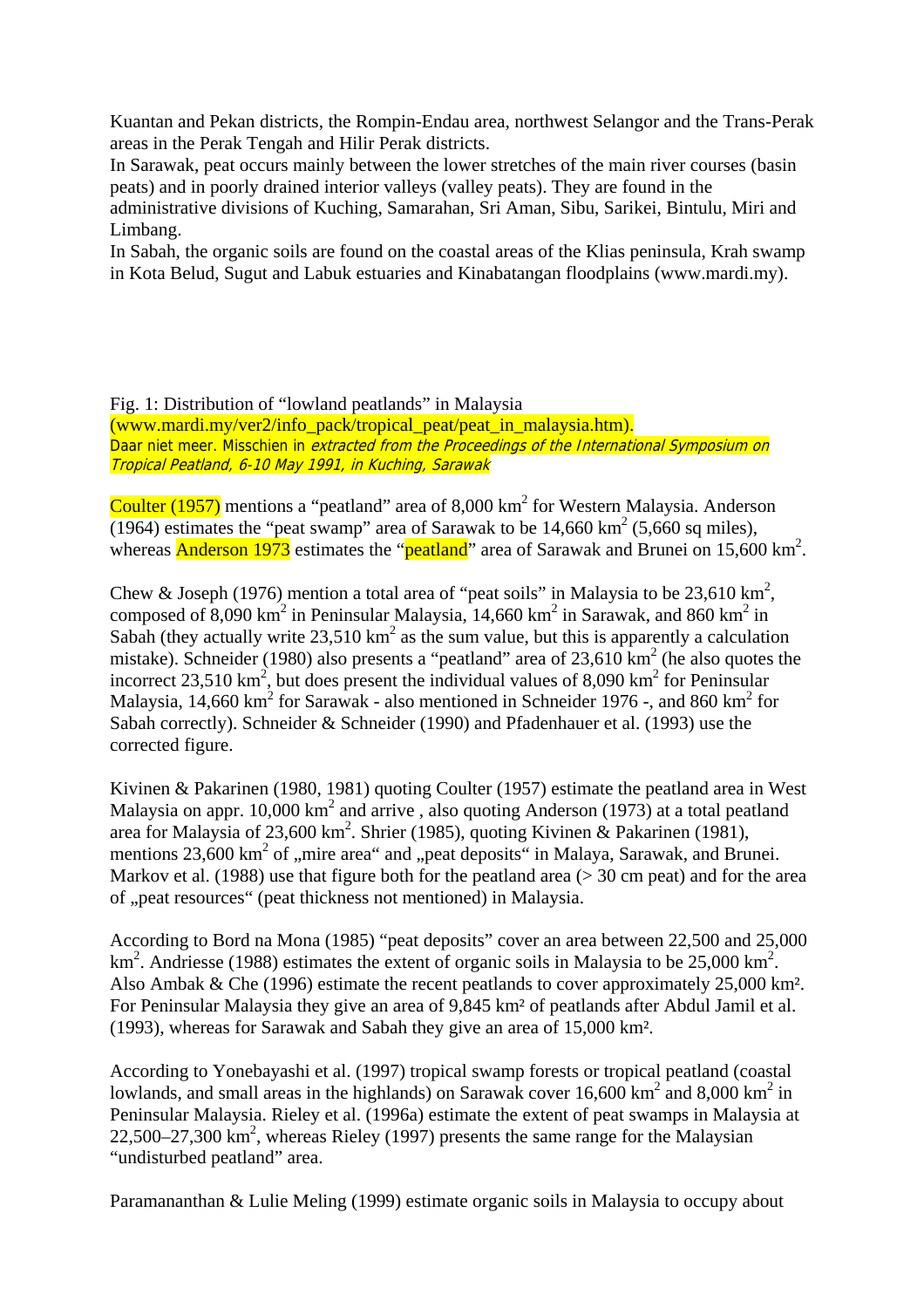$26,000 \text{ km}^2$ . Their estimates however exclude organic clays and mucks, which in some cases qualify as organic soils, and the organic soils, which occur at high altitudes. One of the problems faced in the mapping and estimation of the extent of organic soils in Malaysia is the different definitions used to define organic soils in Peninsular Malaysia, Sabah and Sarawak.

On Peninsular Malaysia, the system is based on the USDA Soil Taxonomy (Soil Survey Staff 1990): Soil is only considered peat when it has a loss on ignition (= organic content) of more than 65 %. The category 35-65 % loss on ignition is called , muck",  $22-35$  % loss on ignition is called "organic clay" (Law & Selvadurai 1968).

In Sarawak peat soils are classified based on the thickness of the peat and the nature of the underlaying mineral material ("Igan", "Mukah", "Anderson", "Limbang"). The minimum peat thickness in "Mukah" is 25 cm (Andriesse 1972). On Sabah (Paramanathan et al. 1984) peatland mapping has been based (mainly) on the FAO/UNESCO Legend for Soil Map of the World (www.mardi.my).

Recent government sources (www.did.sarawak.gov.my/peat/peat\_main.html) give a total area of 27,305  $\text{km}^2$  of "peat and organic soils" in Malaysia, of which 16,600  $\text{km}^2$  (elsewhere on a similar site is written  $16,980 \text{ km}^2$  of "peat soil") are located in the deltas and coastal plains of Sarawak (see fig. Xxx), 9,845 km<sup>2</sup> in Peninsular Malaysia, while Sabah has 860 km<sup>2</sup> (Tab. 1). Of the 1.66 million ha of peat in Sarawak,  $15,000 \text{ km}^2$  (or 89%) are deep peat. In Peninsular Malaysia, approximately  $8 \text{ km}^2$  (or 89%) are deep peat, the remainder being organic clay and muck. No estimates on the depths of peat are available for Sabah

(www.did.sarawak.gov.my/peat/peat\_main.html). A distribution per state is presented in Table xxx.



Fig. Xxx: Distribution of peat soils in Sarawak (www.did.sarawak.gov.my/peat/peat\_main.html)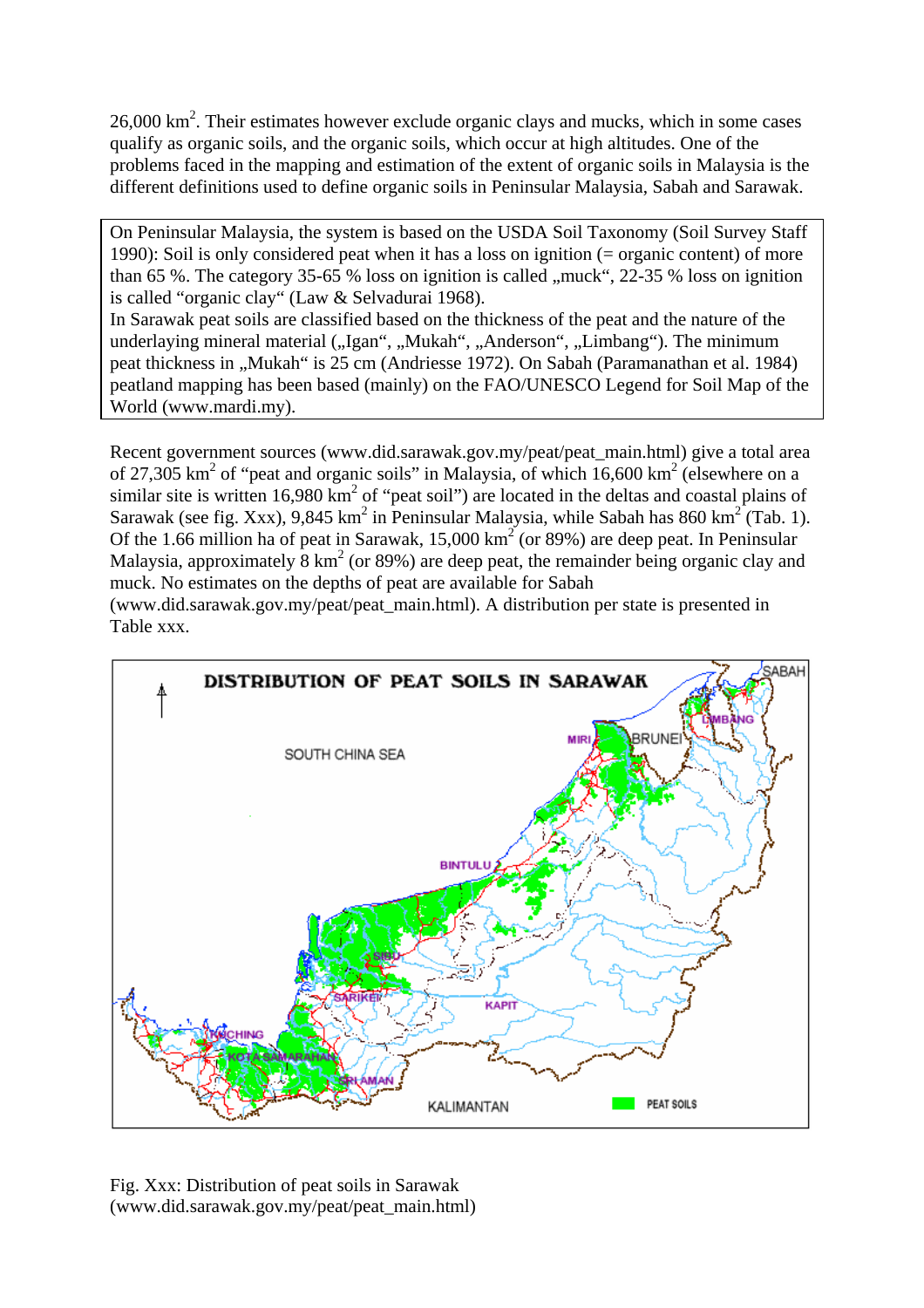Table 1: Extent and distribution of peat and organic soils in Malaysia (in ha, corrected after: www.mardi.my)

| <b>State</b>                      | Peat ( $> 65\%$ | Org. clay and | <b>Total peat</b> |  |  |  |  |
|-----------------------------------|-----------------|---------------|-------------------|--|--|--|--|
|                                   | organic)        | muck          | and organic       |  |  |  |  |
|                                   |                 |               | soils             |  |  |  |  |
| Peninsular Malaysia <sup>1)</sup> |                 |               |                   |  |  |  |  |
| Johore                            | 228,960         | 69,540        | 298,500           |  |  |  |  |
| Negeri Sembilan                   | 6,300           |               | 6,300             |  |  |  |  |
| Selangor                          | 194,300         |               | 194,300           |  |  |  |  |
| Perak                             | 107,500         |               | 107,500           |  |  |  |  |
| Pahang                            | 219,561         | 62,939        | 282,500           |  |  |  |  |
| Terengganu                        | 81,245          | 6,755         | 88,000            |  |  |  |  |
| Kelantan                          | 7,400           |               | 7,400             |  |  |  |  |
| Subtotal                          | 845,266         | 139,234       | 984,500           |  |  |  |  |
| Sarawak <sup>2)</sup>             |                 |               |                   |  |  |  |  |
| Kuching Admin. Div.               | 23,059          |               |                   |  |  |  |  |
| Samarahan Admin. Div              | 192,775         |               |                   |  |  |  |  |
| Sri Aman Admin. Div.              | 283,076         |               |                   |  |  |  |  |
| Sibu Admin. Div.                  | 540,800         |               |                   |  |  |  |  |
| Sarikei Admin. Div.               | 169,900         |               |                   |  |  |  |  |
| Bintulu Admin. Div.               | 146,121         |               |                   |  |  |  |  |
| Miri Admin. Div.                  | 276,579         |               |                   |  |  |  |  |
| Limbang Admin. Div.               | 25,300          |               |                   |  |  |  |  |
| Subtotal                          | 1,657,600       |               | 1 657 600         |  |  |  |  |
| $Sab\overline{ah^{3)} }$          |                 |               |                   |  |  |  |  |
| Sabah                             | 86,000          |               |                   |  |  |  |  |
| <b>Total for Malaysia</b>         | 2,588,866       | 139,234       | 2,728,100         |  |  |  |  |

<sup>1)</sup> After Law & Selvadurai (1968)

 $2<sup>2</sup>$  After Wong (1991)

 $3)$  After Acres et al. (1975)

According to the interpreted World Soil Map (Van Engelen & Huting 2002) 21,674 km<sup>2</sup> of histosols exist in Malaysia and  $23,796 \text{ km}^2$  of gley soils.

#### **Mire and peatland losses**

Since the 1950s clear-felling of *Shorea albida* has spread throughout Sarawak (Bruenig 1990).

Peat soils are highly suitable for a wide range of crops with shallow rooting and fibrous root systems including oil palm, pineapples, vegetables, cassava, Liberica coffee, mulberry, banana, sago etc. The 1984 land use statistics show, that approximately 3,136  $\text{km}^2$  of peatland in Peninsular Malaysia has been developed for agriculture, representing 32% of the total peat area (Table xxx). In 1966 the agricultural area was still only 1,791  $\text{km}^2$  (18%) (Ahmad-Shah & Soepadmo 1989).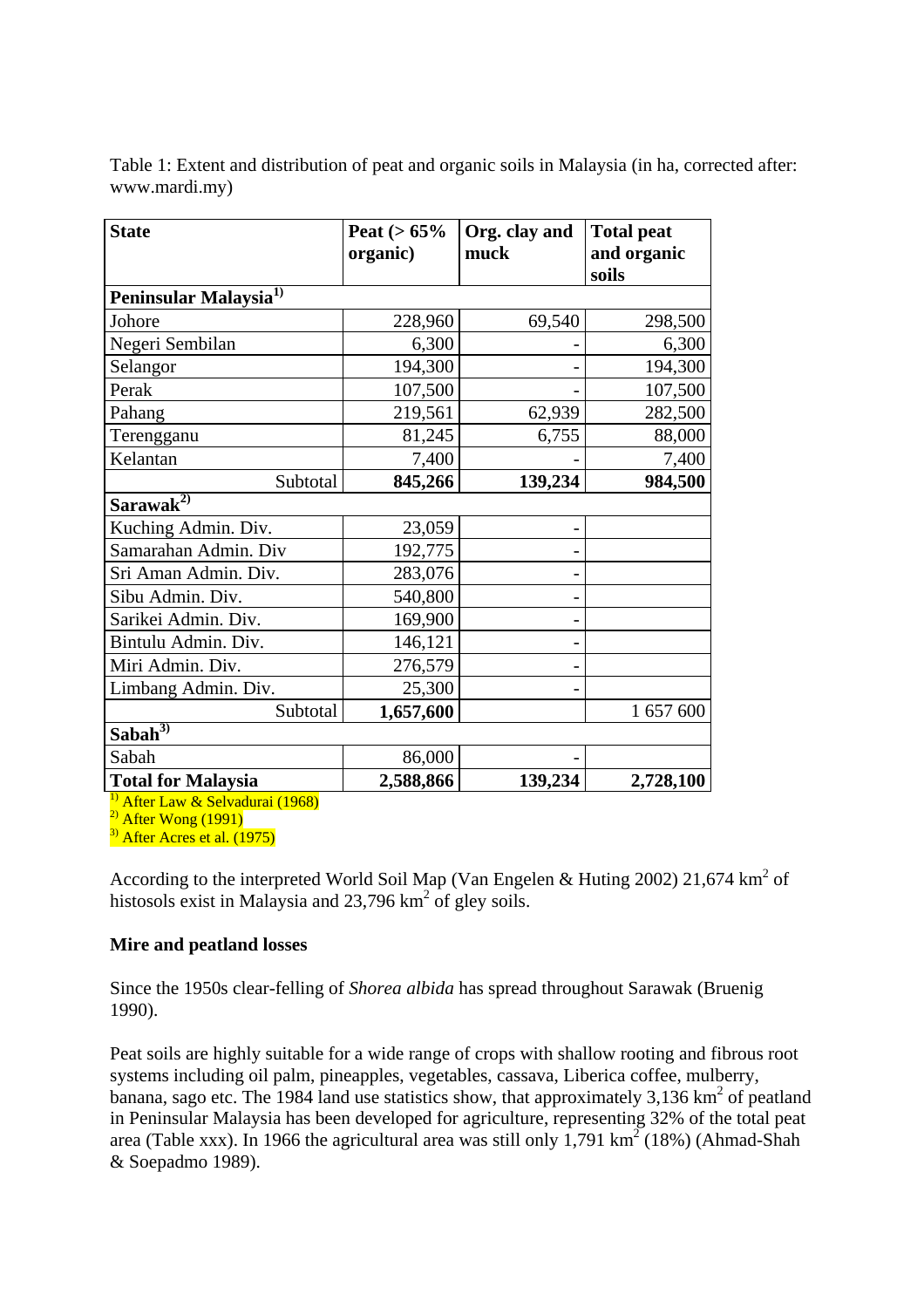Out of this 3,136 km<sup>2</sup>, about 2,805 km<sup>2</sup> (comprising 28% of the total peat area in the peninsula) are found in the west coast states. In the east coast states only about 331 km<sup>2</sup> have been utilized for agriculture (Table 2).

The major crops grown are oil palm, rubber, coconut, rice, pineapple and mixed horticulture. The major proportion of  $1,330 \text{ km}^2$  of oil palm is found in Perak, Selangor and Johore. The other major crops of rubber, coconut and pineapple are predominantly grown in Johore with areas of  $733 \text{ km}^2$ ,  $282 \text{ km}^2$  and  $140 \text{ km}^2$  respectively. Most padi areas on peat are found in Perak, Selangor and Terengganu

(www.mardi.my/ver2/info\_pack/tropical\_peat/peat\_in\_malaysia.htm). Rice is the staple food crop, produced entirely by smallholders. Rubber (introduced in 1876), palm oil (1917), and cocoa (1950s) are the main export crops. Malaysia produces half the world's palm oil and ranks third and fourth respectively in rubber and cocoa production. (Microsoft Encarta Encyclopedia 2002).

Safford & Maltby (1998) state, that between 1971 and 1983 50% of the undisturbed peat swamps in Peninsular Malaysia have been logged. The surviving major areas include the North Selangor Peat Swamp, the South Selangor Peat Swamp, and a continuous block extending from Kuantan to Endau along the east coast

In Sarawak, approximately 560  $km^2$  or 3% of peat land have been used for agricultural development (Table 2). In Sabah, the peat areas are relatively undeveloped (www.mardi.my/ver2/info\_pack/tropical\_peat/peat\_in\_malaysia.htm).

| <b>State</b>               | <b>Total</b><br>area<br>(km <sup>2</sup> ) | Area used for<br>agriculture |               |
|----------------------------|--------------------------------------------|------------------------------|---------------|
|                            |                                            | $km^2$                       | $\frac{0}{0}$ |
| <b>Peninsular Malaysia</b> |                                            |                              |               |
| Johore                     | 2,985                                      | 1,459                        | 49            |
| N. Sembilan                | 63                                         | 50                           | 79            |
| Selangor                   | 1,943                                      | 599                          | 31            |
| Perak                      | 1,075                                      | 697                          | 65            |
| Pahang                     | 2,825                                      | 171                          | 6             |
| Terengganu                 | 880                                        | 139                          | 16            |
| Kelantan                   | 74                                         | 21                           | 28            |
| <b>Total</b>               | 9,845                                      | 3,136                        | 32            |
| Sarawak                    | 16,576                                     | 560                          | 3             |

Table 2: Percentages of peat utilized for agriculture in the different states of Malaysia 1984 (www.mardi.my/ver2/info\_pack/tropical\_peat/peat\_in\_malaysia.htm)

Recent, rapid decreases in the peatland area following forest removal, drainage and utilisation for land settlement and conversion to agriculture (Baer 2001) have made these peatland inventories for Malaysia outdated and inaccurate (Maltby et al 1996). Radzali et al. (1992) state that "there is an increasing pressure to develop peatland".

Ambak & Che (1996) estimated the "recent mire area" (mainly swamp and shrub forests) in Peninsular Malaysia to be 6,428 km². 3,159 km² (32%) of the peatlands is reported to be used for agriculture (Ambak & Che 1996, Safford & Maltby 1998) and 1 km<sup>2</sup> for peat extraction with an annual production of  $20,000 - 30,000$  m<sup>3</sup> (Ojaniemi 1992).